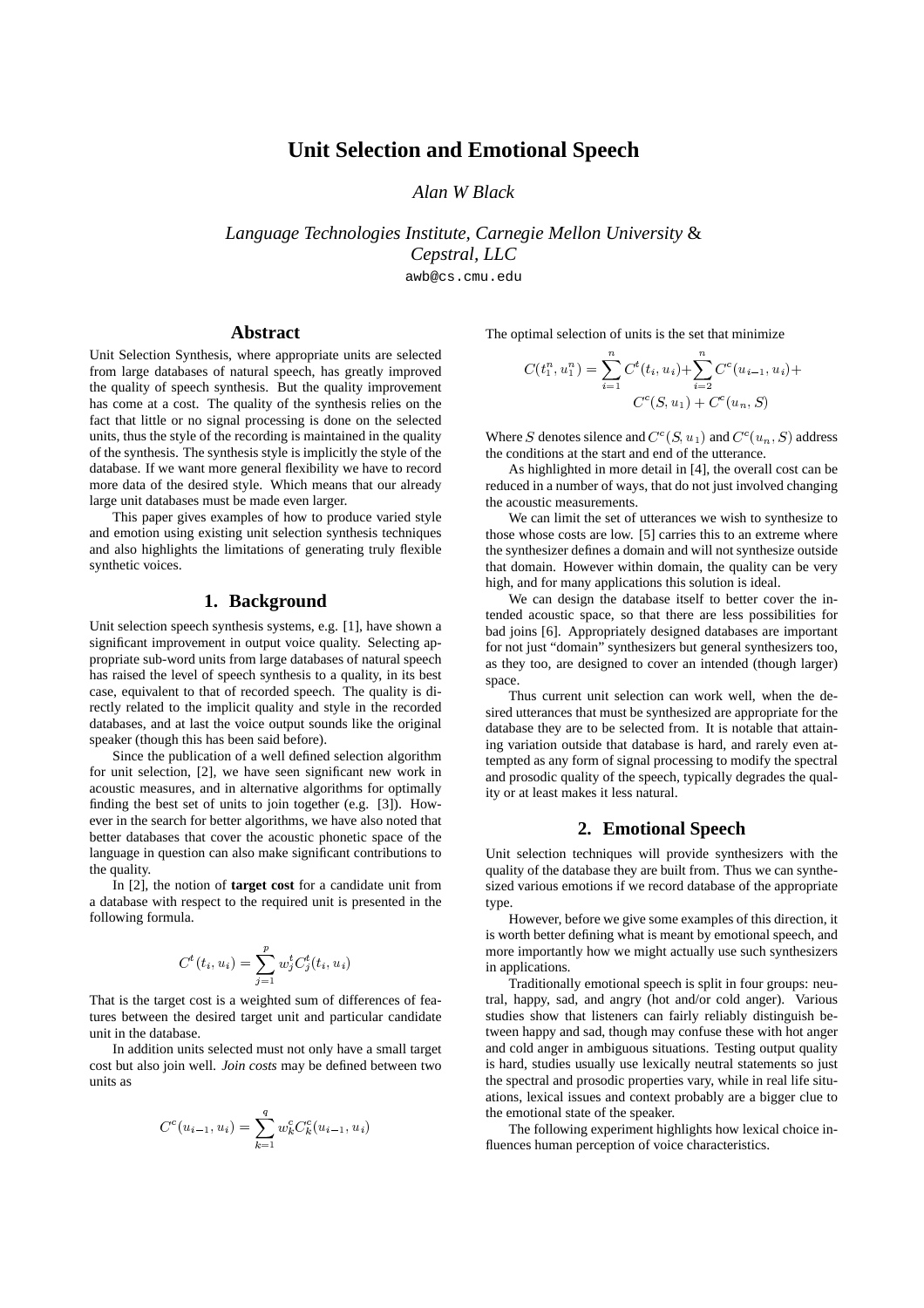In developing a child voice synthesizer, we specifically required a gender neutral voice. Our recordings were based on an adult voice-over actress with experience in performing child voices. When we first tested recordings from her with a group of potential users we found most people identified the voice as an adult pretending to be a child. However we noted that the sentence contents, designed for phonetic and metrical coverage are not typical sentences that would be spoken by children. It is difficult to imagine situations where a child might say.

> A sense of psychological certainty is no proof in itself of epistimelogical validity.

Thus on later tests we synthesized child specific utterances to test the perceived view of the voice.

> Are we there yet? Please read me my a story. Can't I do it tomorrow? ...

We also synthesized girl specific sentences, and boy specific sentences

> Can I go to the Mall with Kimmy? I like to go shopping for new clothes. When I grow up I want to help animals. ... Last weekend my Dad took me to a ball game. I'm starving, is there anything to eat? My Mom says I'm not old enough to watch Wrestling. ...

We played these utterances to parents, not familiar with synthesis, and rather than ask them the gender of the speaker, asked them to give us a suitable name and suggest the age of the speaker. Overwhelmingly all listeners give boy names when listing to the "boy" sentences, and girl names for "girl" sentences. However in general the listeners did consider the boy younger than the girl.

These informal tests show that people's perception of voice type is subtle, and content can easily overwhelm prosodic and spectral qualities of voices.

In our experience in building speech synthesis systems, these standard definitions of emotion are actually rarely requested by users. Though much more subtle notions of emotion and style are needed.

## **3. Recording in style**

When considering building a unit selection synthetic voice, knowing the most likely usage pattern can make it easier to define the most suitable style for building a voice.

To explicitly show how the same speaker may use different styles, and the listener may require the different, we constructed a voice designed to deliver the weather. This is very much a limited domain voice with an well defined explicit vocabulary and templates. We constructed 100 sentences that gave full coverage of temperature range, outlook, wind speed and direction etc. Then we recorded the same set of sentences in two distinct styles:

**Genki** : from the Japanese word for healthy, upbeat.

**News** : direct "no-nonsense".

A typical generated sentence would be of the form.

At 7 P.M., the temperature is sixty-eight degrees Fahrenheit. The wind is from the north, at eight miles per hour. The barometric pressure is thirty inches, and steady.

The output quality of each of these synthesizers is by any standards excellent, but the styles are different. (http://cepstral.com/demos)

When playing these two synthesizers to people we get different reactions. Although we only have anecdotal results, people who actually want to know the weather prefer the News-type synthesizer while people who wish to be impressed by highquality synthesis prefer the Genki-style voice. Neither synthesizer, can be criticized for being unnatural, but the difference in style in which the information is delivered makes a significant difference in the listeners views.

## **4. Emphasis**

Even when considering something as basic as emphasis in speech synthesis we quickly discover that our control over stylistic aspects of speech to be very minimal. When humans speak they use a number of different variations to denote emphasis in speech. These include phrasing, duration, F0 excursions, and power. Different speakers may choose to render emphasis with different combinations and even individuals may change their strategies in different styles of speech.

In Festival, [7], emphasis is implemented by rather naive rules. In SABLE [8] marked up words, emphasis is realized by inserting short pauses before and after the emphasized word, extending the duration, and intensifying the F0. In simple cases this is adequate, but is very crude and it is easy to find cases where it sounds unnatural. However in almost all cases it is clear that the synthesizer is emphasizing that word, but potentially in a non-natural way, especially in poly-syllabic words and phrases.

In order to improve the quality of such a basic speech variation as emphasis we tried explicitly recording examples of naturally emphasized speech. As we wished to use these recordings in a standard unit selection synthesizer we had to ensure that there was sufficient phonetic, metrical and prosodic coverage within the data bases.

Thus we took a database originally designed with such coverage. We used the techniques described in [6], to select sentences that optimally provided the best coverage based on an explicit acoustic model of the voice talent's speech. This database consists of 548 sentences selected from out-of-copyright books ([9]).

Then to address the coverage for emphasis, we labelled every other word in each sentence as emphasized. The voice talent (AWB), then read the sentences with emphasis on each word as marked. This was actually harder than expected. It is not easy to read a sentence and put natural emphasis on arbitrary words. This fact is important in elicitation of varying styles for unit selection databases. It is hard for a voice talent, even a trained one, to consistently deliver a desired style. When the request is something as unnatural as common emphasis on multiple words in the same sentence, the result may not always seem natural.

Each of the words to be emphasized were marked with an underscore

> Allow me to interpret this interesting silence. Tarzan and Jane raised their heads.

These were automatically labelled and a cluster based unit selection synthesizer was built [10]. In the default case units of the same phone type are clustered using a CART method that indexes the clusters by high level features such as phone context, metrical structure etc. In this case we tagged each phone with an emphasis feature. Thus phones from emphasized words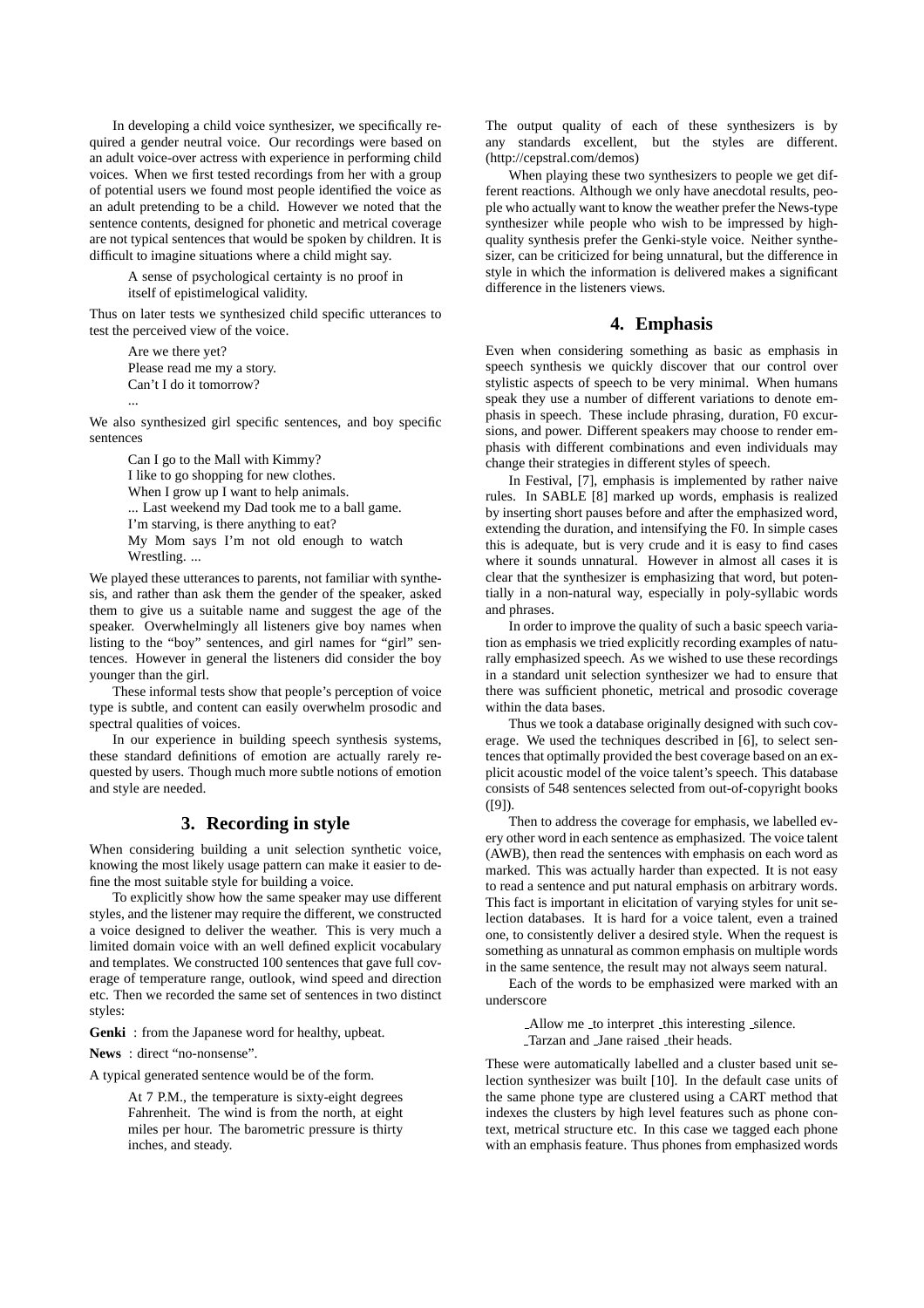can only be used in the synthesis of emphasized words, while phones in non-emphasized words can only be used in the synthesis of non-emphasized words.

Once build, we took a number of short sentences, not in the original database, and synthesized sentences emphasizing each word in turn.

> This is a short example. This is a short example. This is a short example. This is a \_short example. This is a short example.

In all cases it was easy to identify the emphasized word in the synthesized phrase, however in about 15% of the examples the emphasis was judged to be unnatural. Though other problems with this fully automatically built unit selection system do partially interfere with this result.

However despite the limitations of this particular database it is clear that this technique does work. If you record appropriate data with sufficient coverage it is possible to synthesize that style in a natural way.

#### **5. Style**

In our work on providing speech synthesizer for applications we have found that the wider notions of emotion are rarely requested. However particular styles have often been required for the applications we have worked with.

In our work in providing voices for the AAC market (Augmentative and Alternative Communication) where people use hand held devices to speak having lost (or never had) the ability to speak for themselves, style is very important as the synthetic voice becomes the persons own voice. Synthesizers based on news reader style speech such as the Boston University Radio Corpus [11], produce voice output that still sounds like a news reader. An AAC device is primarily used for dialog, rather than extended monologues therefore we took this into account both in instruction to the voice talent while recording, and in the design of the utterances to record.

Delivery style is crucial in voice recording. In the recording of canned prompts, it is said that the most common phrase said by the voice coach is "Say it again with a smile." Like the Genki vs News style weather described above style in delivery defines the style of the synthesizer. Putting people in a small recording studio for hours on end and getting them to read thousands of sentences may be one reason why synthesizers often sound bored.

In the recent DARPA-funded Babylon project where we were part of a team to developed a two-way speech-to-speech translation system running on a standard PDA. Our Speechalator system offers English to Arabic and Arabic-to-English in the medical interview domain.

Apart from the non-trivial problems of running on such a limited platform, such systems require the voice output style to be appropriate for the message being delivered.

The first issue in style in speech-to-speech translation is that some utterances are commands, such as "Put down your weapons" while others should be delivered in a more compassionate style, such as "Where does it hurt?". Inappropriate style for either of these utterances will be detrimental to communication. On an earlier speech-to-speech system developed by us [12], we did not take such care and the delivery of commands in the Croatian synthesizer were consider somewhat amusing by native speakers rather than as actual commands.

## **6. Recording in multiple styles**

[13] identify two basic methods for dealing multiple styles in a unit selection speech synthesis paradigm. Separate voices can be built for different styles or domains, such as a command voice and an interview voice, and these voices may be switched between by the application using the synthesizer. This is called *tiering*. This technique works well when there is a well defined distinction between the voice types. For example, when the domain changes in a well defined way, weather information to flight information, or even good weather to bad weather information.

The second method for combining voice types is called *blending*. In this model the databases are mixed into the same database. This allows a more gradual changed between voice types, and the potential of mixed styles. The style selection is automatic based the requested units. This may be influenced implicitly by the words and phrases being synthesized, command words would be more likely to be synthesized from the command phrases in the database, while general information may come from a more neutral part of the database.

This technique works well in mixed domain based synthesis with other domain based databases and/or general ones, though it helps if they are basically in the same style. Mixing domainbased and general databases in a blended voice can produce excellent quality when in domain and reasonable quality when not, which is useful for many applications.

#### **7. Recording all styles**

There have been attempts to record very large databases of natural speech: either large amounts of data in the same basic style [14] or large mounts of data collected in different situations thus in varied style [15]. Such recordings are non-trivial tasks and a substantial amount of acoustic normalization is required in order to allow them to be used reasonably for sub-word unit selection. If the databases are not appropriately normalized joins will be very obvious when units are selected from different parts of the database or selection will be limited by the different recording conditions, style of speaker etc.

Recording all styles naturally would take a very long time, while prescribing styles is also very hard. When one voice talent delivered a 120 utterance shouting database, it was hard for them to speak normally for the following two days.

It is clear that current unit selection techniques work very well for limited styles and for particular applications this may be sufficient, but it is clear unit selection in its current state does not give us the flexibility we have in a human voice.

## **8. Conclusions**

In order to get both the flexibility and naturalness of human speech in a synthesizer, it is clear we need to look closer at how we build our voices. Recording everything is not sufficient and already we are finding that recording very large databases is significantly hard.

When coverage problems like this exist in other fields the solution is to decompose the system so each part can be covered separately. For example we could consider separate spectral models, intonation models and duration models. This is some sense what was done with earlier diphone systems, and we know that these do not have the naturalness of unit selection systems.

We have however seen unit selection techniques being used on separate streams of information. For example [16] move to